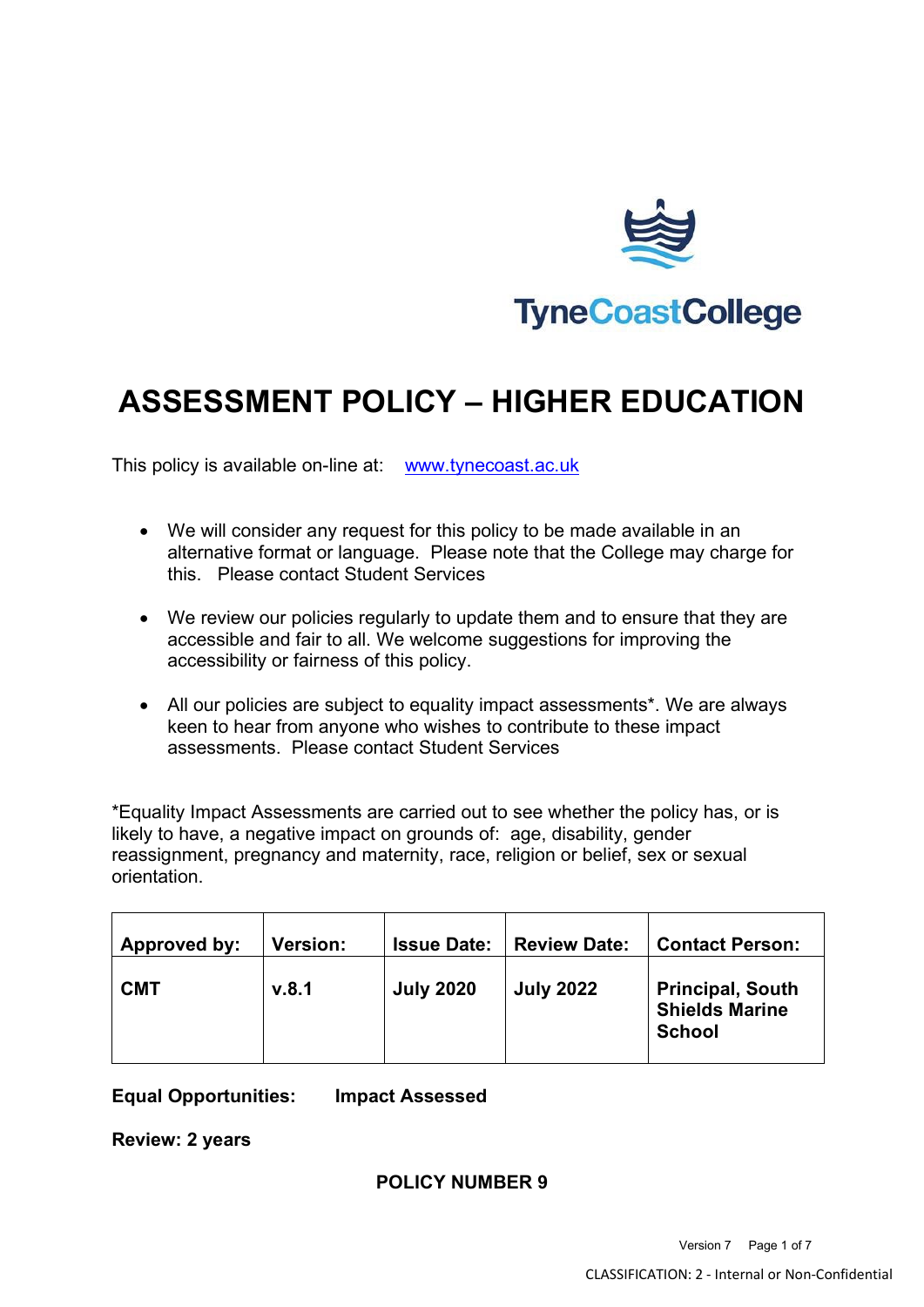# **ASSESSMENT POLICY – HIGHER EDUCATION**

# **1 Policy Statement**

This Policy will ensure that assessment within all Higher Education programmes is valid, inclusive, fair and reliable. All assessments should be conducted in an open manner which encourages active participation and innovation, and does not disadvantage any student due to their age, disability, gender, race or religion whilst meeting the requirements of the Awarding Bodies/HEI's.

# 1.1 Purpose of Assessment

Assessment measures the outcome of learning in terms of knowledge, understanding and skills. Its purpose is:

- To determine if a potential student is ready to start a particular course of learning (diagnostic assessment)
- To provide guidance on how well students are progressing (formative assessment)
- To determine eligibility for final awards (summative assessment)

# 1.2 Students' Entitlements

All learners in the College are entitled to clear, transparent assessment information.

- 1.2.1 Assessment will be compliant with the prescribed standards laid down by HEI's/Awarding Bodies.
- 1.2.2 Initial assessment on entry in order to determine whether the course of their choice is appropriate i.e. whether individual students are likely to be able to meet the demands of the course with or without additional learner support. For those students whose initial assessment indicates that the course of their choice is not appropriate, alternative provision should be offered;
- 1.2.3 Information, support and guidance on all aspects of assessment leading to a clear understanding of exactly what is expected of them in order to achieve the qualification. This information will be supplied to all students at the start of their programme.
- 1.2.4 Detailed and constructive feedback on their academic progress throughout the course through verbal or written guidance on their formative and summative assessments.
- 1.2.5 Equal treatment with their fellow students in accordance with the assessment regulations applying to the course, including differentiated equality procedures to minimise any barriers to ensure this equal treatment.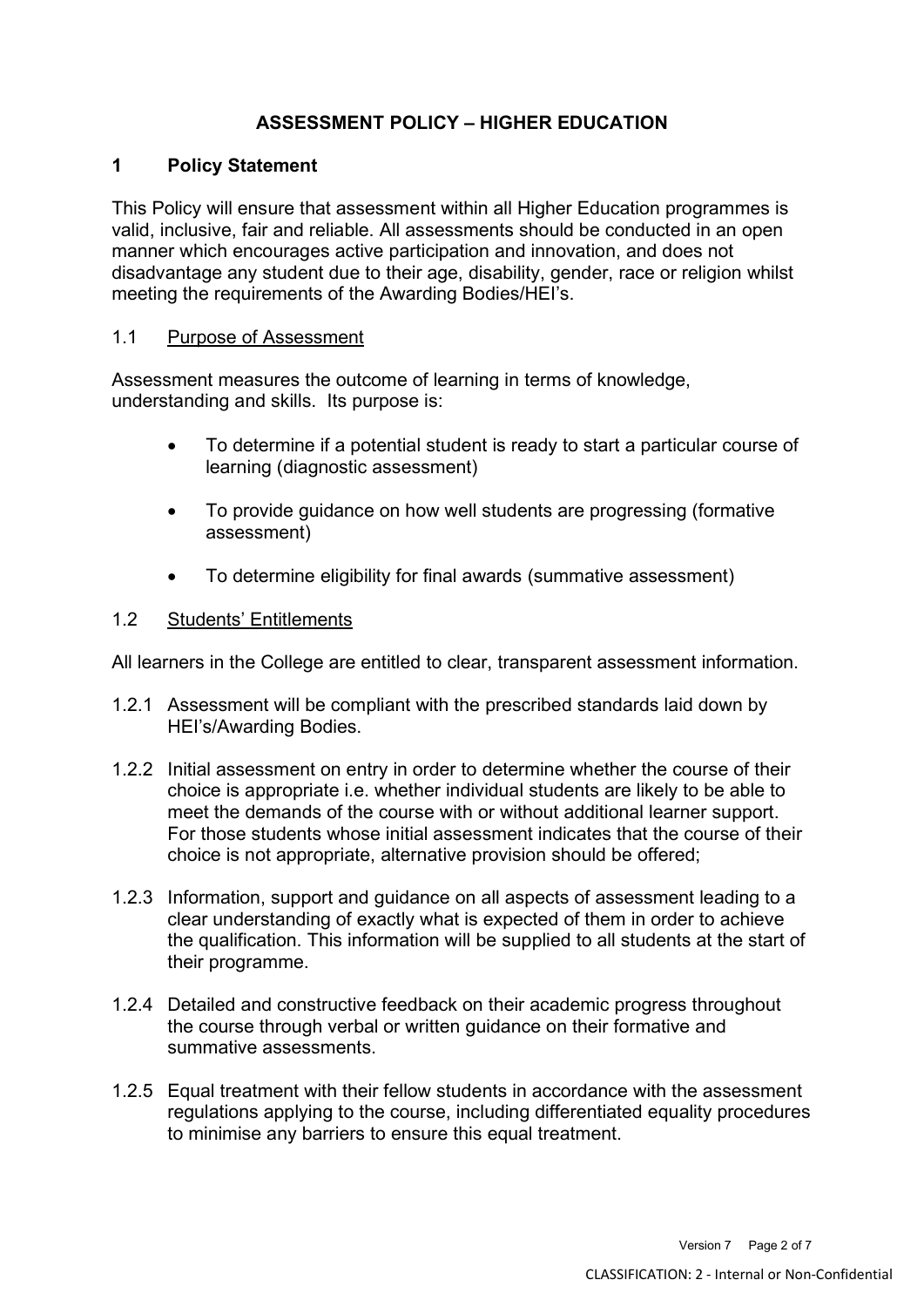- 1.2.6 Information and guidance on the appeals regulations against assessment decisions.
- 1.2.7 Where work is submitted on time, formal feedback provided within three working weeks (15 working days) or by the agreed date if externally moderated.

### **2 Scope**

This policy relates to all higher education at English NQF/QCF Level 4 and above, including franchised provision.

#### **3 Legislation**

There is no current legislation applicable to this Policy.

#### **4 Responsibilities**

- 4.1 The Principal (South Shields Marine School) has responsibility for implementing this Policy.
- 4.2 The Heads of School/Assistant Principals are responsible for overseeing the implementation of section 5.
- 4.3 Teaching Staff are responsible for meeting students' entitlements as described in Section 1.2.

# **5 Actions to Implement and Develop Policy**

- 5.1 College Managers should ensure that:
- 5.1.1 All teaching staff are fully conversant with this Policy and the requirements it places on them.
- 5.1.2 All staff are competent to undertake their roles and responsibilities.
- 5.1.3 All staff actively promote the principles of equality and diversity and are aware of who to approach for specific modifications to assessment materials and procedures for learners who have a disability/learning difficulty.
- 5.1.4 All newly appointed staff, including Agency staff have, as part of their induction, training opportunities to meet the basic requirements of this Policy.
- 5.1.5 All other teaching staff, including Agency staff, receive training which promotes and shares best practice in assessment.
- 5.2 Teaching Staff should ensure that:
	- 5.2.1 Assessment is an integral part of the learning process which is undertaken both inside the classroom during lessons and outside the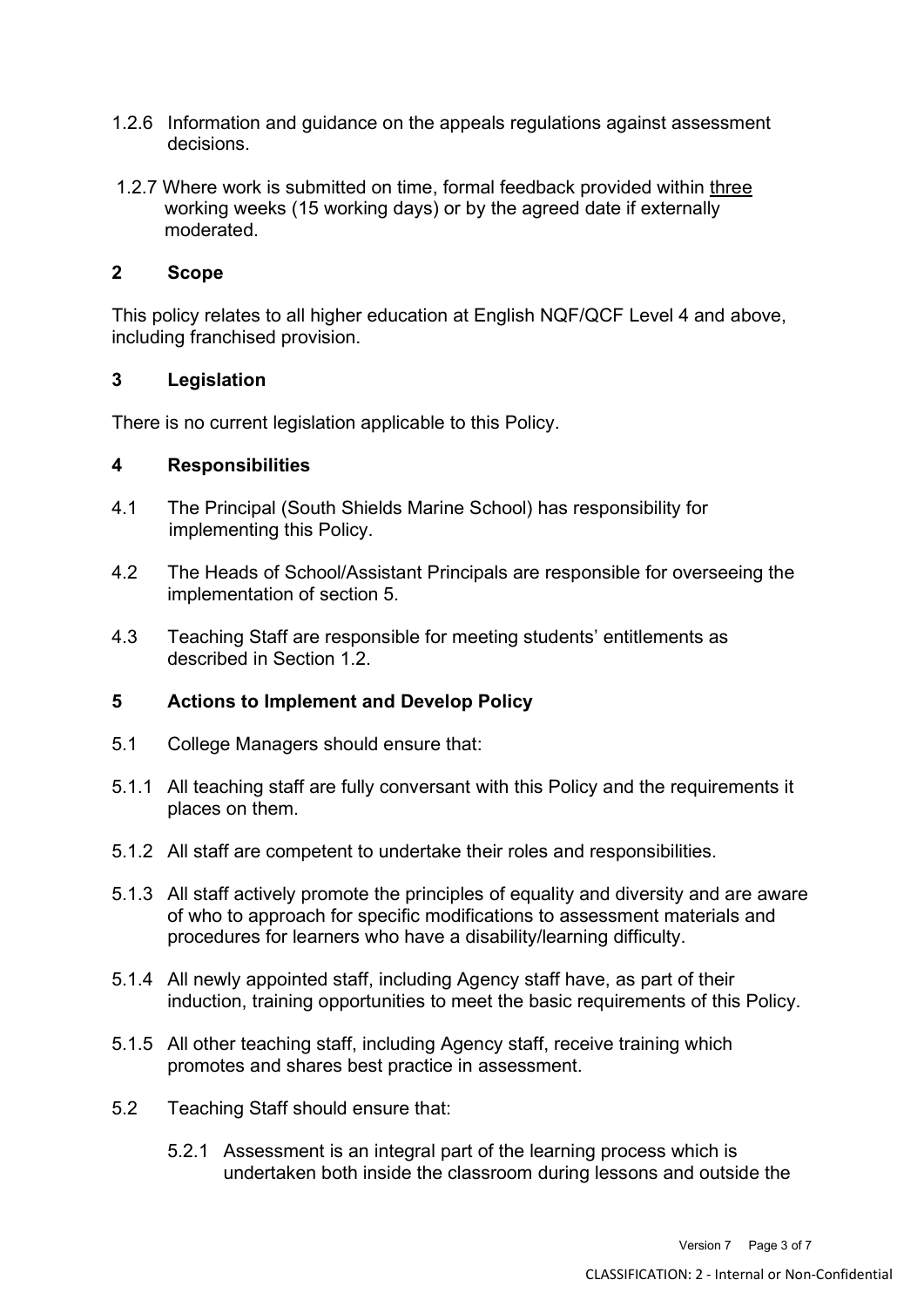classroom in the form of set work. Assessment should be made a stimulating, challenging and a positive learning experience for students.

- 5.2.2 Students have access to the clearly defined assessment procedure and criteria and the procedures of assessment panels and examination boards.
- 5.2.3 In assessing students who have a disability/learning difficulty, they are not to be placed at a disadvantage, compared to other students, for a reason relating to their disability/learning difficulty.
- 5.2.4 Initial student assessment is used to inform their teaching strategies including the associated methods of assessing students on programme.
- 5.2.5 Formative and summative assessments employ a range of methods which measure appropriately the learning outcomes defining a particular level of award. Course Teams are responsible for ensuring adequate arrangements for the moderation/internal verification of assessment judgement.
- 5.2.6 Formative assessment is suitably differentiated to reflect the individual needs of students.
- 5.2.7 Demands on students are challenging but not excessive. Once agreed, individual teaching staff should uphold the rules governing the hand-in date of assignments.
- 5.2.8 Feedback to students on their assessed work is timely and constructive. Such feedback should contain reference to the criteria for the marking and grading of work, how far students have met these criteria and what they need to do in future in order to improve. Where work is submitted on time, formal feedback will be provided within three working weeks (15 working days) or by the agreed date if externally moderated.
- 5.2.9 Any challenge or appeal by students against assessment decisions are dealt with in an open and professional manner consistent with the assessment regulations for the course.
- 5.2.10 Assessment across the subject areas meet the Awarding Body/HEI procedures and the UK Quality Code, Advice and Guidance: Assessment. [https://www.qaa.ac.uk/en/quality-code/advice-and](https://www.qaa.ac.uk/en/quality-code/advice-and-guidance/assessment)[guidance/assessment](https://www.qaa.ac.uk/en/quality-code/advice-and-guidance/assessment)
- 5.3 Students should ensure that they:
	- 5.3.1 Make a positive commitment and contribution to their own development and individual learning targets/goals.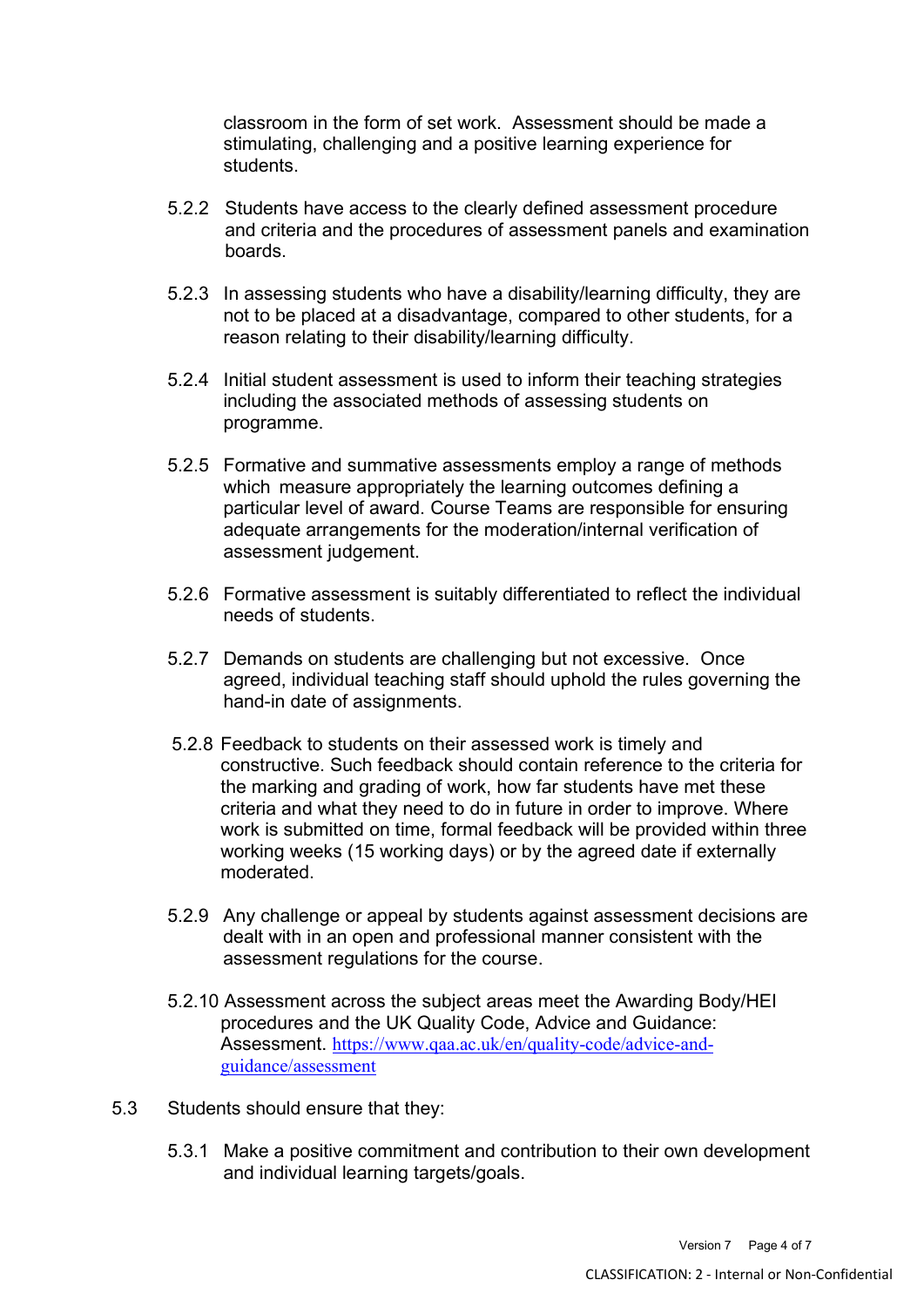- 5.3.2 Pay careful attention to the advice and feedback from the teaching staff on their progress.
- 5.3.3 Complete and submit course work on time or before the scheduled time/date.
- 5.3.4 Prepare thoroughly and present themselves for all tests and examinations.
- 5.3.5 Comply with the assessment regulations for the course/programme as described in the Student Handbook, including the Procedures governing Late/Non-Submission of Course-Work.

#### **6 Late submission of course work**

6.1 If a student is aware that they may need extra time, whenever possible, this must be raised with the lecturer concerned before the assignment submission time. This can be done by telephone, fax, e-mail or land mail if necessary. The lecturer will consider the reasons given and then decide whether to accept the late work or decline it. If the reasons are accepted by the lecturer, a new submission time will be given to the student. Failure to hand in before this new time will incur the penalties outlined below. If the reasons are declined by the lecturer, the original submission time will stand and the student can still submit the work subject to the penalties outlined below.

The penalties that will be enforced for late submission are outlined in the course student handbook.

Student contact to the staff member after the assignment submission time will not be considered and a nil mark will be given unless covered by the Extenuating Circumstances (section 6.2) given below.

#### 6.2 **Extenuating Circumstances**

If a student considers they have good reason for not being able to submit the work on time and is unable to contact the lecturer before the submission time, they must provide evidence (e.g. authorised medical certificate or other valid documentation) together with a covering letter explaining the circumstances and in particular why the lecturer could not be contacted. This must be done immediately on return to the College.

The lecturer will then consider the evidence and decide whether to accept the work or decline it. The Lecturer will also consider if equality issues could have influenced the late submission (e.g. religious festivals or holidays). If the reasons are accepted by the lecturer, a new submission time will be given to the student. Failure to hand in before this new time will incur the penalties outlined above.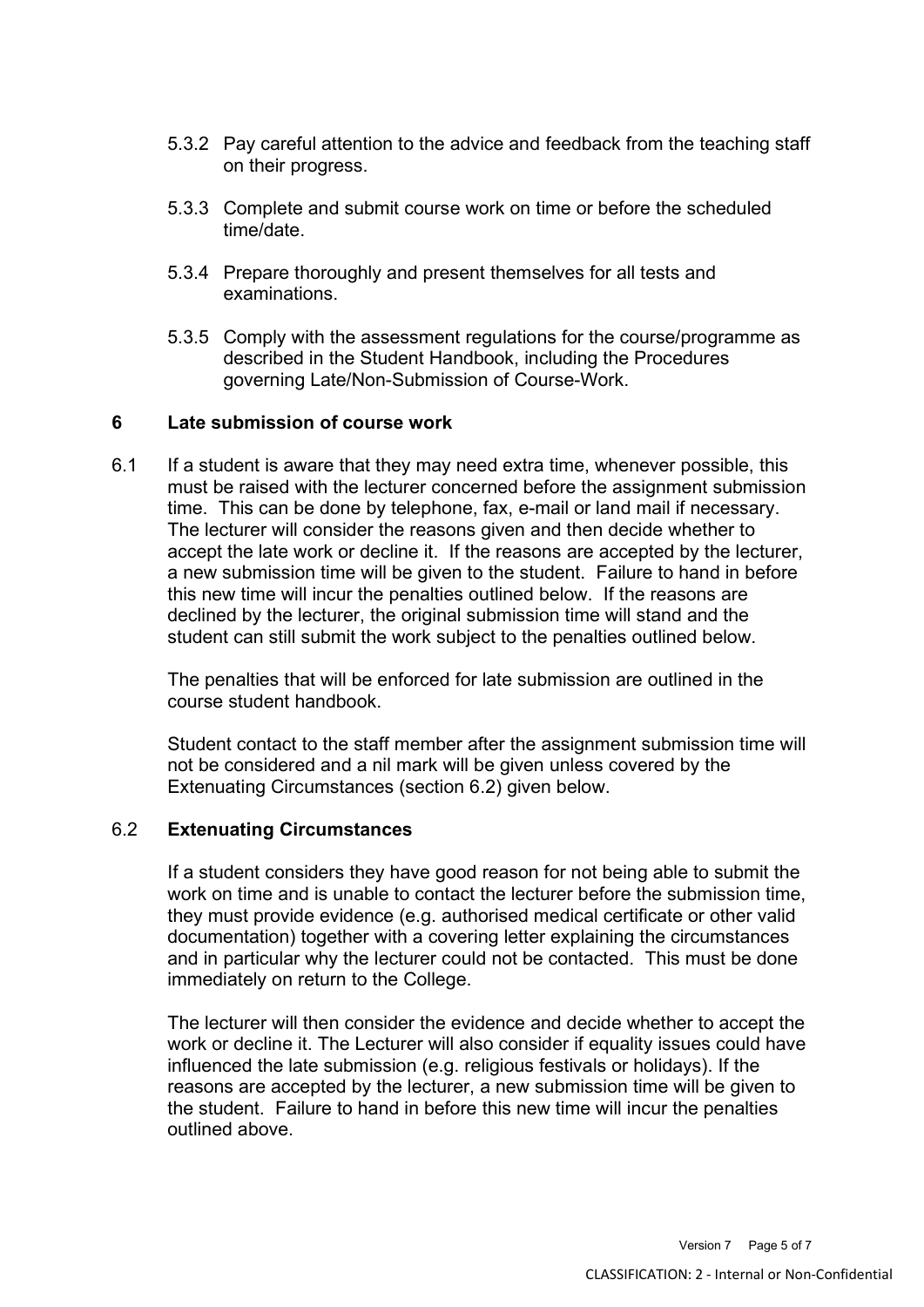If the reasons are declined by the lecturer, the original submission time will stand and the student can still submit the work subject to the penalties outlined above.

6.3 If a student is dissatisfied with any part of the above informal assessment, then they should raise the matter with the Curriculum Co-ordinator who will initiate the College Appeals Policy for internal assessment, which requires the student to submit a form CA1.

# **7 Processes for internal moderation of assessments**

This Policy ensures that assessment marks in **every** module should be internally moderated regularly, and before any external review, to ensure fairness, clarity and the maintenance of standards.

Second marking should be carried out by a suitably qualified member of staff who scrutinises a sample of assessed work (examination scripts or coursework) from a given module after first marking is complete. The second marker should see samples of work for failed, borderline and clear pass assessed work. The second marker should comment on the marks awarded for the individual pieces of work; the marking scheme (where appropriate) and standards in general; and the quality of proposed feedback where applicable.

Where the main assessment element of a module is marked by a single member of staff, such as project work, then all scripts must be second marked.

Following second/double marking, a discussion should take place between the markers, which may lead to some adjustment of the original marks. If the second marker is in complete agreement with the first marker, no further marking need take place.

Whatever method is used for moderation there must be a method of resolving differences between markers. Possibilities are as follows:

- discussion and negotiation between the two markers on all differences;
- discussion and negotiation between the markers on specified differences e.g., for relatively large differences, fails or borderline pass/fails.
- if the second marker can discern a regular pattern (e.g. of over- or undermarking), marks throughout the whole batch of scripts may all be altered accordingly in consultation with the first marker i.e. all scripts are given an addition or a penalty of '*x*' marks, and no further marking need take place. If, however, the second marker cannot discern any regular pattern to discrepancies in the assessment of first marker and second marker, the whole batch of scripts must be second marked
- taking the mean of different marks: this may be done for all differences, for relatively small differences or where both marks are clearly above or below the pass fail line or above or below limits for compensation. It is recommended that where differences straddle critical boundaries the differences should be settled by discussion and negotiation.
- resort to a third marker. This should be an additional internal examiner.